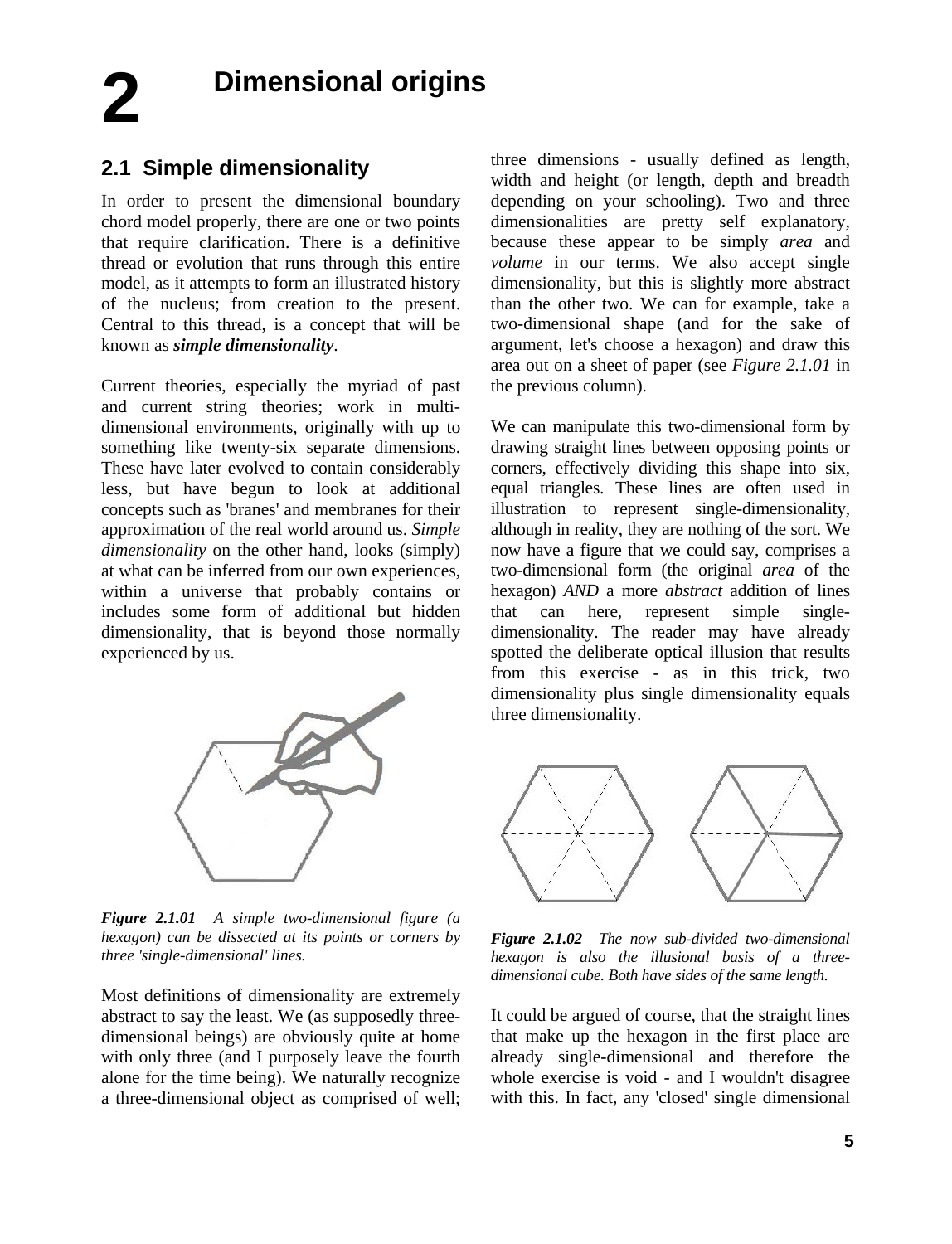line will form an 'area' anyway and this will be expanded upon in the next chapter, but once this area is recognized as such, it no longer includes a single dimensional aspect; it has evolved. The addition of more (pseudo) single-dimensional lines changes things however. I have also been cheating a little, because the hexagon is one of the few two-dimensional shapes that will produce this illusion (see *Figure 2.1.02* on the previous page) and this will be seen to be very significant in due course.

My point is that there is an evolutionary relationship between these three particular dimensions and this illustrates quite well, what I have called *simple dimensionality*. Within our own experience, there is a definitive relationship that seems to connect first, second and third. That the universe includes a firm 'multi-dimensional' aspect either in its past and/or now in its apparent present, is a fact that few would now seem to disagree with. The simple illustrations in the figures above seem to reinforce the opinion that at least two of these dimensions seem to co-exist in our present universe. A two-dimensional object is simply an 'area' and both of the examples above display this property. The representation of the cube may look three-dimensional, but because we are so obviously used to 3D objects, this is merely a trick of the eye. It is still two-dimensional. The rendering would only truly become 3D if we could somehow pull the lines out of the page and manipulate them in space as though they were actually solid entities. Conversely, most threedimensional objects (like a proper cube) can be thought of as comprising a number of twodimensional planes, but arranged in threedimensional space, so that their angles of incidence produce the observed 3D shape in question. The real difference lies in the fact that we are adding an additional degree of freedom to our twodimensional area which in itself, has only two of these; usually represented by an 'x' and a 'y' axis. Our third degree of freedom adds what is usually labelled the 'z' axis and all are perpendicular to one another (see *Figure 2.1.03* above).

In our experience, there appears to be a measure of co-existence between at least the 2D and 3D worlds. There will be a good reason why we seem to have three physical dimensions within our own world and this too, will be elaborated upon in later chapters. I say physical dimensions, because this model will try to show that they are not the only ones that affect us.



*Figure 2.1.03 The degrees of freedom that define two and three-dimensional form and their conventionally assigned axes.* 

This brings us to the fourth dimension (which I purposely left to one side earlier) and this is more often than not, thought to represent the dimension of time, but this is an inaccuracy. Since Kaluza and Klein propounded their theory in 1919 comprising *four* spatial dimensions *plus* an additional dimension of time; things have never really been the same. With the advent of string and superstring theory, the matter has been complicated still further, because these comprise no less than nine spatial dimensions plus a tenth to represents time. If one also takes into account *branes* and *membranes*, it is not difficult to see that things are not as straightforward as one would have at first imagined. There may be light at the end of this tunnel of confusion, if we try to look at things in a slightly different way.

To us as three-dimensional beings, our concept of time may have been influenced by events that have themselves, had a consequence on the very evolution of this phenomenon we call time. We observe no definitive connection between past, present and future and while we know there is a logical connection (cause and effect), we cannot *directly* peer into the past and view these events as they happened - not in the past, but only *right now*, as part of our present (the effects of distance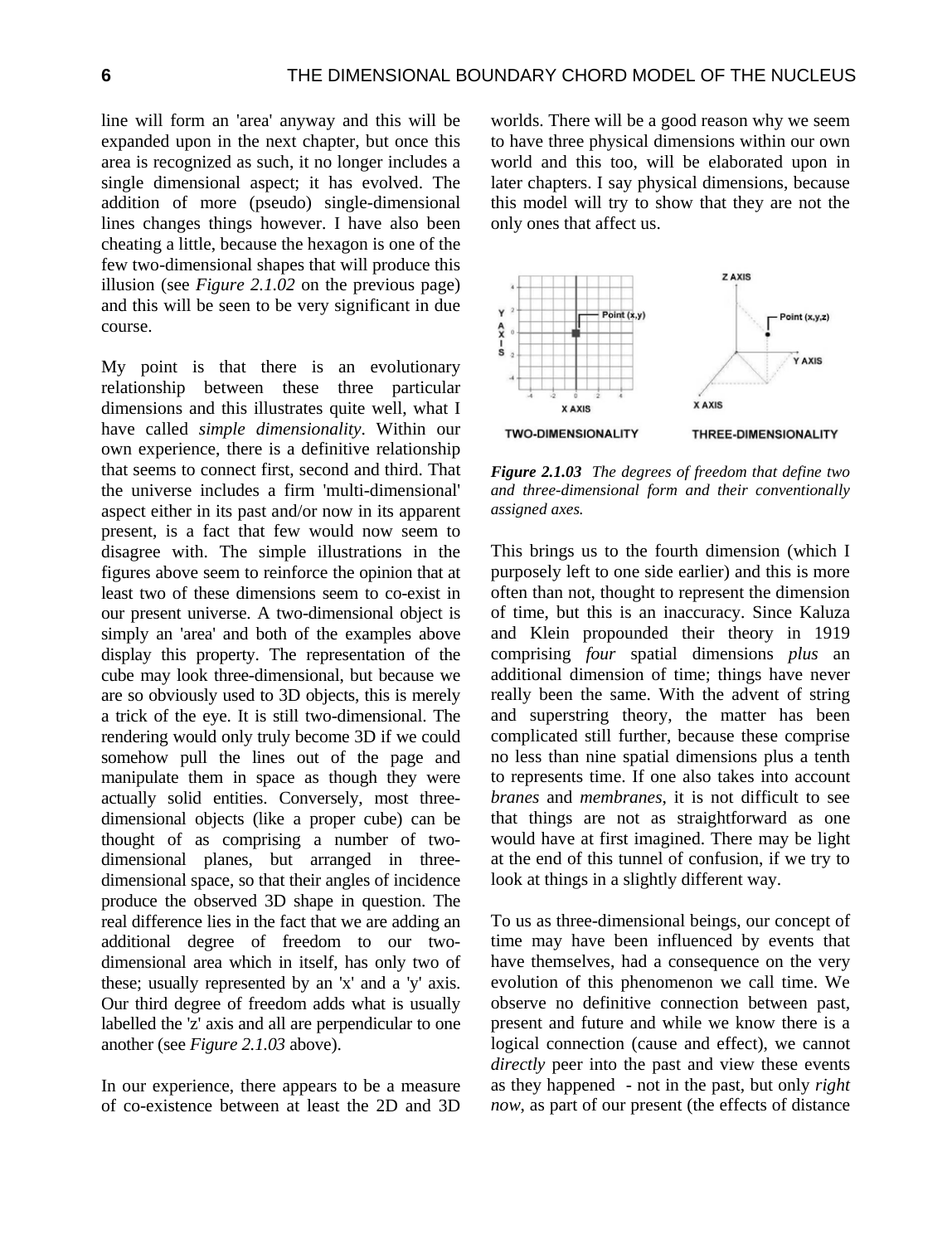and the speed of light aside for the moment). It is also somewhat blatantly obvious that it is impossible to view events that haven't happened yet, even mere nano-seconds ahead of us in our future. This is not to say that things were not different at some earlier evolutionary stage. A specific *timeline* may have been just that, a continuous vector (or single-dimensional string), comprising past, present *AND* future, whose interaction with other phenomena caused a break or separation leading to our present concepts and observations where past, present and future are now separate entities all together. This will be explored more fully in the next chapter. As a footnote, it seems more logical to call the firstdimension 'the dimension of *time*' and to treat this phenomenon as what may have been the *original* fundamental string.

## **2.2 Dimensional differentiation**

With so many *new* dimensions hanging around within physics these days, a viable definition of the fourth may be quite difficult to find, but I will try to show through argument, that we actually witness this fourth-dimensional level *as the expansion of the visible universe* in which we are both buoyed and supported. We should also assume a central role for the processes of evolution, which must also be applied to what can be termed *integral dimensional levels* - that in turn, probably make the universe what it is. This kind of changes everything, because we can arrive at a scenario that can involve rather *MORE* than just a simple 'three-dimensional' origin, currently believed to have begun with the bigbang and its subsequent differentiation through cooling. Also, by allowing a form of *dimensional differentiation* to occur, the origin of all the material that we define as the 'bulk' of the universe can be more easily assimilated into this model. It can also provide a definitive provenance that connects the past to the present day. This also provides a few surprises along the way, where this dimensional differentiation heralds a few jumps and drops within the evolutionary process of the early universe (see *Figure 2.2.01* opposite). I should try to say a little more about how I would

define this dimensional differentiation and how I would envisage it to occur in this perspective. This is actually, quite important to this working of this model and can basically be described as a *phase change*. This will be discussed more fully in coming chapters, but suffice to say that I picture its processes to be not unlike those that occur here on earth - especially during periods of volcanism, where this particular process is known as *fractional crystallisation*<sup>1</sup>.



*Figure 2.2.01 The route to this model's multidimensional universe. The ladders show the jumps and drops over time.*

Due to ocean floor spreading, plate subduction or crustal weakening, a mass of rising magma may collect in a magma chamber some kilometres below a potential volcanic vent; usually because of a drop in pressure and therefore density. If contained long enough without being forced to the surface, it will sometimes undergo this process of *fractional crystallisation*. As the magma cools, (which is often associated at depth with a drop in pressure because of its rise towards the surface), high temperature minerals condense out of this original, *parent magma*. These condensates form dense crystals of *mafic* material, which are basically *ferro-magnesium* minerals such as olivine, which have high melting points and densities that are usually above 2.8 -  $3.0 \text{ gms/cm}^3$ .

As these crystals appear (as the magma mix cools to around their solidus), they use up a great deal of the denser material that originally made up the parent magma and they will therefore eventually become denser than the remaining magma in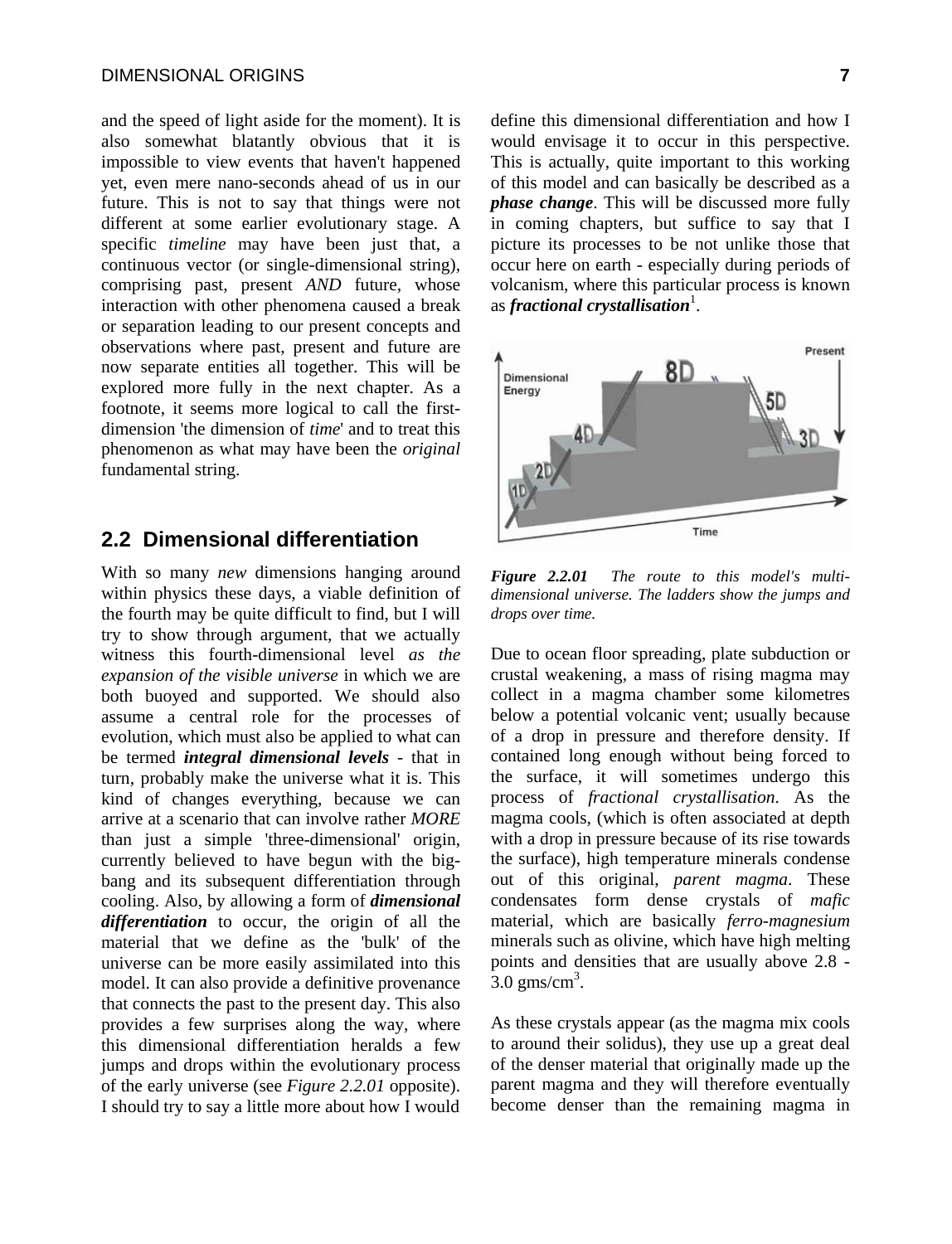which they now find themselves suspended. These *cumulate crystals* as they are called, will now tend to sink to the bottom of the magma chamber, as they are much denser than the remaining liquid (see *Figure 2.2.02* below).



*Figure 2.2.02 Diagram of basic differentiation by fractional crystallisation at depth. As the magma cools, dense crystals form in the liquid and sink to the bottom of the chamber. The remaining magma is now depleted in the higher temperature minerals.* 

The molten magma that is left over is both cooler *AND* now depleted in the denser ferro-magnesium minerals and any further crystallisation (as the magma continues to cool), will result in a mineral composition that is fundamentally different than before; now devoid of the bulk of this denser material. Fossil remnants can often be found of ancient magma chambers, the volcanic roofs of which have long been eroded away.

The tell tale sign that they are indeed the remains of these ancient structures, are a mineral banding that can be observed within their rocks which can often show quite well, the large, dark crystals at what is presumed to be the base of these structures.

These dark, dense mafic minerals slowly give way to lighter, less dense inclusions, until they may disappear altogether the higher up the formation one goes. These ancient magma chambers are often tilted because of the actions of plate tectonics and can lie at an almost horizontal inclination and the scale of such structures can cover several kilometres. Similar processes can also occur within erupting lavas, which can often deplete a parent magma of these denser minerals simply because of the fact that this eruption is removed from the original mass from which the lava came. The result will frequently cause a phase change in the material that remains. Any further eruption of magmas (usually over a timescale that can run into the many thousands of years), can be quite fundamentally different from the composition of the original lava flow and similarly, definite banding can often be observed in areas where repeated eruptions have occurred. This is especially the case with the flood basalts associated with areas of sea floor spreading, where repeated lava flows are occurring almost continually.

There may indeed be a considerable amount of difference between what happens here on earth *AND* dimensionally speaking at what may have been the differentiation of our universe perhaps tens of billions of years ago. However, processes are processes and there is no real reason to believe that physics has changed that much. The processes we observe now in any particular setting, must be comparable to similar processes in its past (its origin and evolution), as well as determining what will happen to it in the future. Our current universe must therefore possess a definitive provenance that we have yet to fully understand. The great Scottish geologist James Hutton was the first to grasp the principle that by *'studying processes in the present, infer the nature of those in the past'* recognizing the cyclic nature of geological changes in his book 'Theory of the Earth with Proof and Illustration' (1785). The equally great Charles Lyell, who in 1830 published his landmark work entitled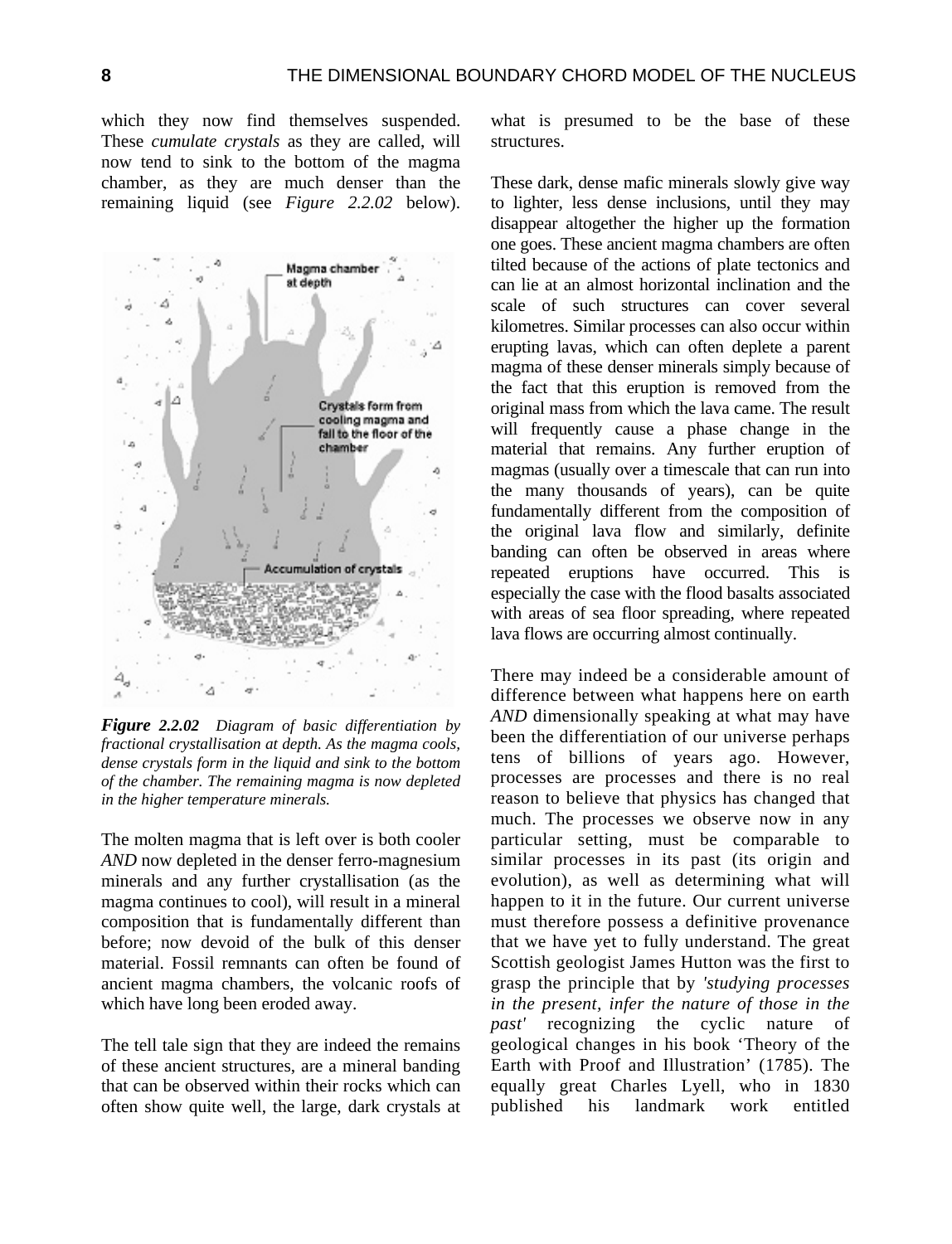'Principles of Geology', propounded his *Principles of Uniformitarianism*, reiterating Hutton's idea that *'the present is the key to the past'*. Although this is geology talk, I can see no real reason why the same principles should not be applied to cosmology. After all, the physical processes we observe today, such as those that occur within the core of stars must be at least similar in many respects to the processes that also occurred billions of years ago. The protons, neutrons and electrons that make up the elements within these stellar cores are experiencing changes and events that must be inexorably linked to the origin and evolution of the universe itself. Lyell's *principles of uniformitarianism* work here too and there must exist, an unbroken connection between a proton, a neutron or electron now, in the present - and similar entities (if not the same ones) way back into the past. There must be a connective *provenance*.

Fractional crystallisation or *dimensional differentiation* will involve the exchange of energy, as I doubt whether the laws of thermodynamics will have changed very much over time either. We already take for granted the fact that matter and energy are interchangeable and we are also familiar with the three phases of matter (or four if you include the plasmas); but with a universe that has experienced episodes of dimensional differentiation in its past, an energy exchange or *dimensional energy* exchange - would need to have occurred. There would have been phase changes within this early environment and with *differentiated levels* of dimensional energy; we are presented with the possibility of *boundaries,* but more about these animals later.

## **2.3 Measuring dimensionality**

With a universe comprised of *integral* dimensional levels, we would require a definitive measure of *dimensional energy* and this is actually a lot easier than it sounds. This would simply be the process of applying different (arbitrary) energy values to differing complexities of dimensional form. A single-dimensional entity for example, would contain or comprise less dimensional energy than a two-dimensional body, which in turn would be less energetic than a three-dimensional form. As we already have a distinct (geometric) relationship between the three (physical) dimensions that so obviously make us what we are, the difference (or ratio if you like) between these required energy values, is quite easy to represent visually - and this can be achieved with the assistance of the humble cube (see *Figure 2.3.01* below).



*Figure 2.3.01. Like length, area and volume in our world, the relationship between first, second and third dimensional energies can be likened to the values of a cube.* 

If we consider the cube in the lower part of the illustration to be representative of single, two and three-dimensional energy levels; we can see that it would be possible to construct a straight, (singledimensional) line with all the smaller cubes that make up the edge of a single side. In this instance, this line would contain 10 of the smaller cubes (or let's say 10 units). This line can therefore be given a value of  $10<sup>1</sup>$  units. A two-dimensional value would be length times breadth, or in this example, 10 units by 10 units (or a total of 100) or  $10^2$ units. Likewise, a three dimensional value would contain *ALL* of the smaller cubes that make up the original or  $10 \times 10 \times 10$  units (a total of  $1000$ ) or  $10^3$  units. Therefore, the relationship between